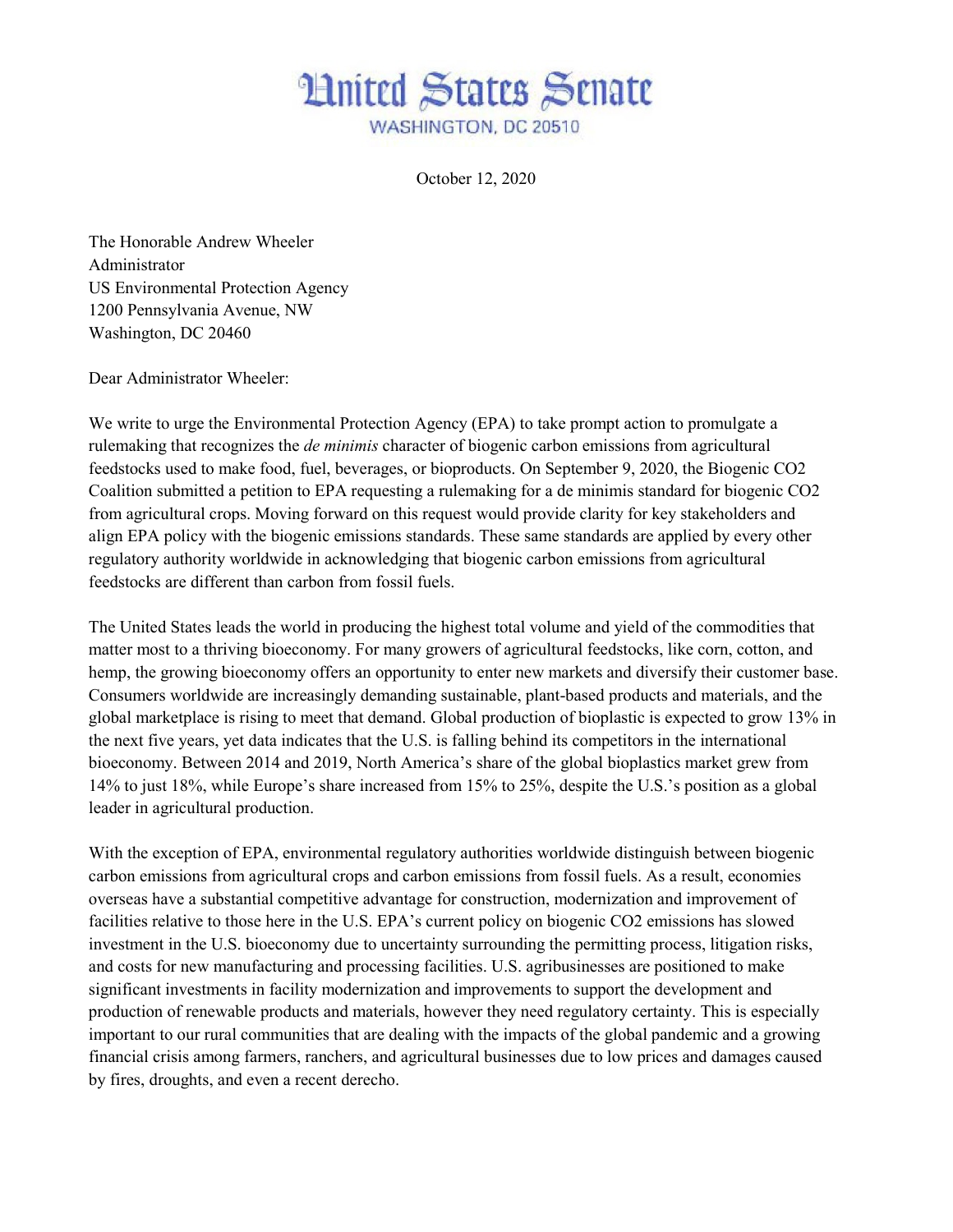By clarifying the insignificant nature of biogenic carbon emissions from agricultural crops, EPA can open the door for increased production of sustainable, plant-based products and materials with a wide range of environmental benefits in the United States. Expanded production of plant-based products and materials, and in turn, the growth of the U.S. bioeconomy, promises to substantially reduce GHGs, improve water quality, divert waste from landfills, and increase soil health.

Growing the U.S. bioeconomy offers a bright future for rural America, one that will bring more jobs and opportunities to the American heartland, offer American consumers more and better sustainable products, and bring much-needed support to America's farmers and ranchers. For over 10 years, EPA has stated an intention to eliminate regulatory barriers preventing that potential from becoming reality.

We thank you for your attention and urge EPA to take action now to afford the regulatory clarity our farmers, businesses, and entrepreneurs need to invest in their communities and pursue new market opportunities.

Joni K. Ernst United States Senator

Charles E. Grassley  $\bigcup$  John Thune

United States Senator United States Senator

United States Senator United States Senator

Richard Burr Kevin Cramer

United States Senator United States Senator

M. Michael Rounds John Hoeven

Sincerely,

\_

Deb Fischer United States Senator

\_

Todd Young  $\overline{O}$  Mike Braun

United States Senator United States Senator